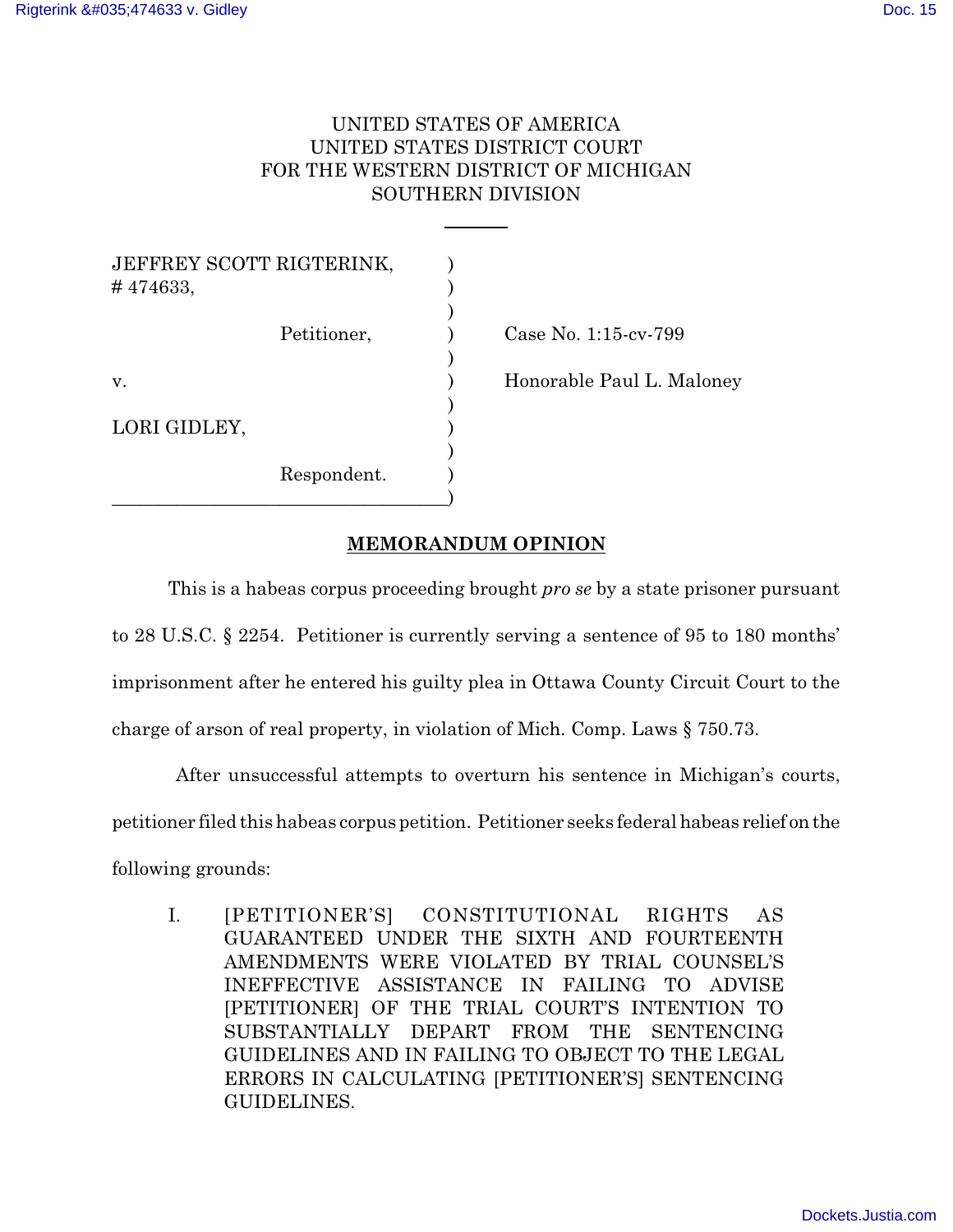- II. [PETITIONER'S] CONSTITUTIONAL RIGHTS AS GUARANTEED UNDER THE SIXTH AND FOURTEENTH AMENDMENTS WERE VIOLATED BY APPELLATE COUNSEL'S INEFFECTIVE ASSISTANCE IN FAILING TO ARGUE MERITORIOUS CONSTITUTIONAL APPELLATE ISSUES.
- III. [PETITIONER] WAS DENIED HIS DUE PROCESS RIGHTS AS GUARANTEED UNDER THE FIFTH AND FOURTEENTH AMENDMENTS TO THE UNITED STATES CONSTITUTION WHERE THE TRIAL COURT EXCEEDED THE STATUTORILY MANDATED SENTENCING GUIDELINES WITHOUT SUBSTANTIAL AND COMPELLING REASONS JUSTIFYING THE DEPARTURE.

(Amended Petition, 4-7, ECF No. 4, PageID.101-04).

After review of the state-court record, the Court finds that the petition fails to establish grounds for federal habeas corpus relief. The petition will be denied.

#### **Standard of Review**

The Court's review of this petition is governed by the provisions of the Antiterrorism and Effective Death Penalty Act, Pub. L. No. 104-132, 110 Stat. 1214 (AEDPA). *See Penry v. Johnson*, 532 U.S. 782, 792 (2001). AEDPA "dictates a highly deferential standard for evaluating state-court rulings which demands the state court decisions be given the benefit of the doubt." *Bell v. Cone*, 543 U.S. 447, 455 (2005) (citations omitted). "AEDPA requires heightened respect for state court factual and legal determinations." *Lundgren v. Mitchell*, 440 F.3d 754, 762 (6th Cir. 2006). "State-court factual findings [] are presumed correct; the petitioner has the burden of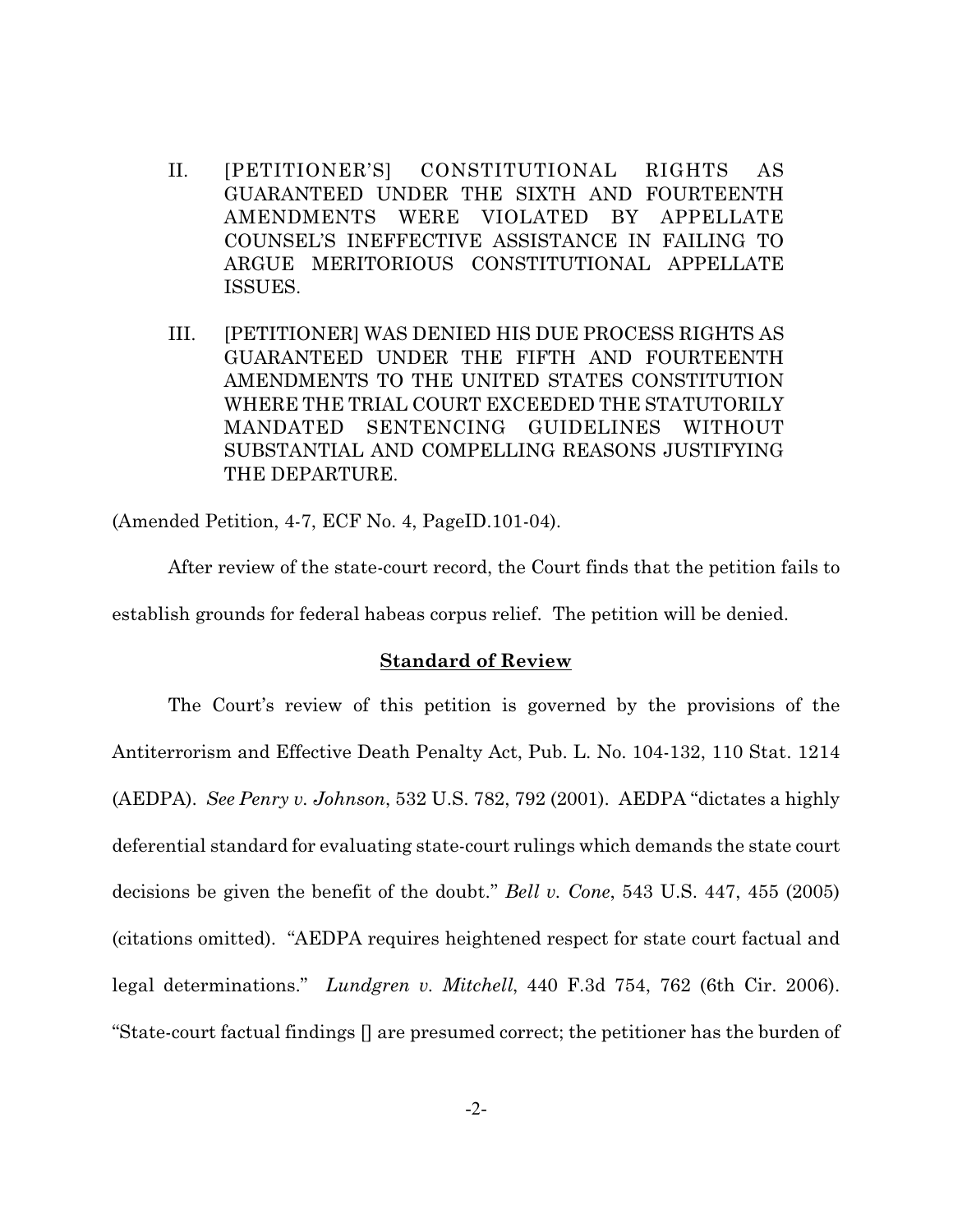rebutting the presumption by clear and convincing evidence." *Davis v. Ayala*, 135 S. Ct. 2187, 2199-2200 (2015) (citations and internal quotations omitted).

If a state court adjudicated the claim, deferential AEDPA standards must be applied. 28 U.S.C. § 2254(d); *see Premo v. Moore*, 562 U.S. 115, 121 (2011); *Waddington v. Sarausad*, 555 U.S. 179, 190 (2009); *Holder v. Palmer*, 588 F.3d 328, 341 (6th Cir. 2009) (("[A]ny claim that was adjudicated on the merits in State court proceedings' is subject to AEDPA deference.") (quoting 28 U.S.C. § 2254(d)). AEDPA prevents federal habeas "retrials" and ensures that state court convictions are given effect to the extent possible under law. *Bell v. Cone*, 535 U.S. 685, 693-94 (2002). It prohibits "using federal habeas corpus review as a vehicle to second-guess the reasonable decisions of state courts." *Parker v. Matthews*, 132 S. Ct. 2148, 2149 (2012) (*per curiam*).

The AEDPA standard is difficult to meet "because it was meant to be." *Harrington v. Richter*, 562 U.S. 86, 102 (2011). "Section 2254(d) reflects the that habeas corpus is a guard against extreme malfunctions in the state criminal justice systems, not a substitute for ordinary error corrections through appeal." *Id.* at 102-03 (citation and internal quotation omitted); *see Woods v. Donald*, 135 S. Ct. 1372, 1376 (2015). Section 2254(d) states that an application for a writ of habeas corpus on behalf of a person who is incarcerated pursuant to a state conviction cannot be granted with respect to any claim that was adjudicated on the merits in state court unless the adjudication "(1) resulted in a decision that was contrary to, or involved an unreasonable application of, clearly established Federal law, as determined by the Supreme Court of the United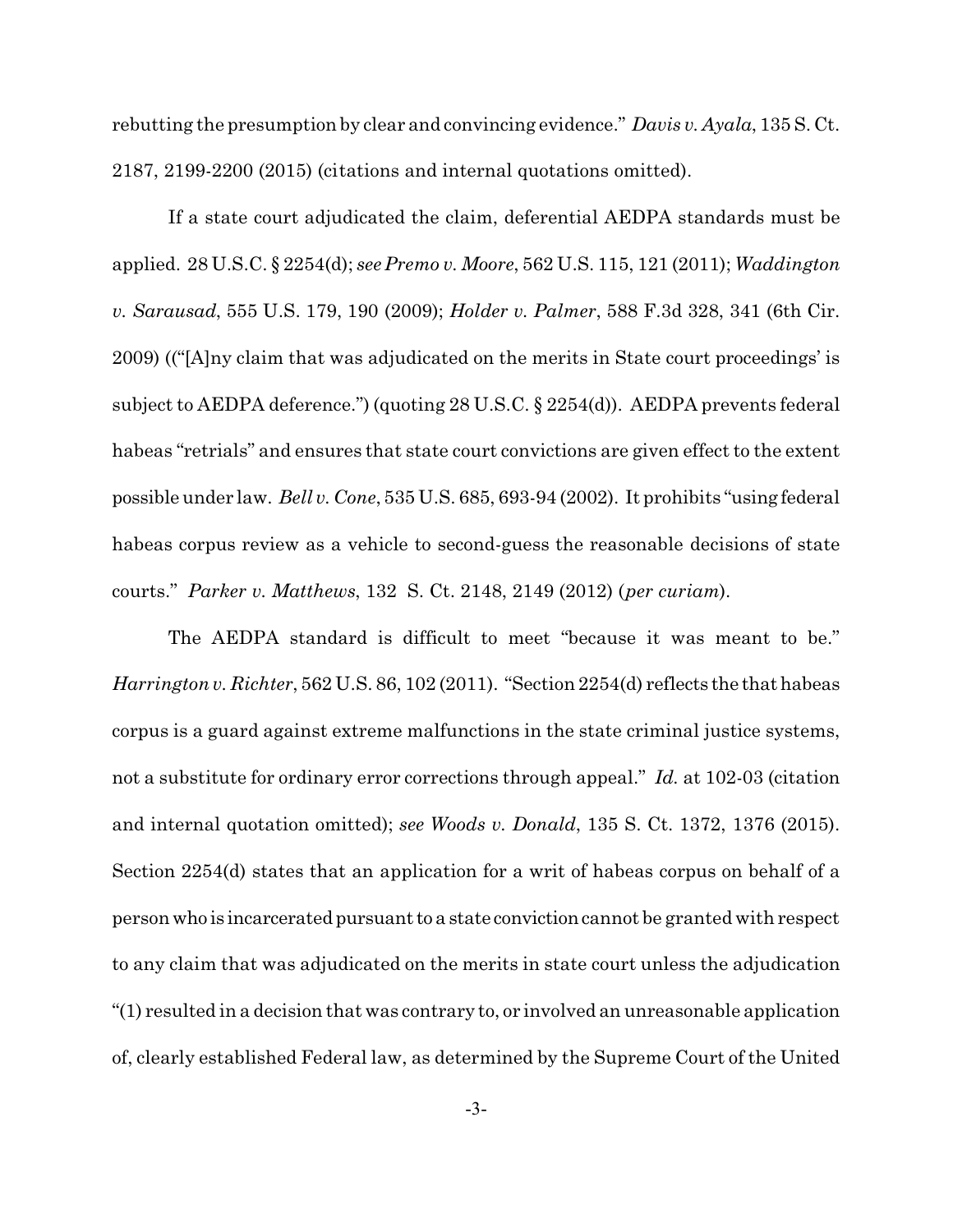States; or (2) resulted in a decision that was based upon an unreasonable determination of the facts in light of the evidence presented in the State court proceeding." 28 U.S.C. § 2254(d); *see White v. Wheeler*, 136 S. Ct. 456, 460 (2015); *Davis v. Ayala*, 135 S. Ct. at 2198; *White v. Woodall*, 134 S. Ct. 1697, 1702 (2014).

The only definitive source of clearly established federal law for purposes of § 2254(d)(1) is the holdings—not dicta—of Supreme Court decisions. *White v. Woodall*, 134 S. Ct. at 1702; *see Woods v. Donald*, 135 S. Ct. at 1377 ("Because none of our cases confront 'the specific question presented by this case,' the state court's decision could not be 'contrary to' any holding from this Court."). "[W]here the precise contours of a right remain unclear, state courts enjoy broad discretion in their adjudication of a prisoner's claims." *Id.* (quotations and internal citations omitted).

An unreasonable application of the Supreme Court's holding must be "objectively unreasonable,' not merely wrong; even 'clear error' will not suffice." *White v. Woodall*, 134 S. Ct. at 1702 (quoting *Lockyer v. Andrade*, 538 U.S. 63, 75-76 (2003)). Rather, "[a]s a condition for obtaining habeas corpus from a federal court, a state prisoner must show that the state court's ruling on the claim being presented in federal court was so lacking in justification that there was an error well understood and comprehended in existing law beyond any possibility for fairminded disagreement." *White v. Woodall*, 134 S. Ct. at 1702 (quoting *Harrington v. Richter*, 562 U.S. at 103). "[C]ircuit precedent does not constitute 'clearly established Federal law, as determined by the Supreme Court,' " and "[i]t therefore cannot form the basis for habeas relief under AEDPA." *Hill v. Curtin*, 792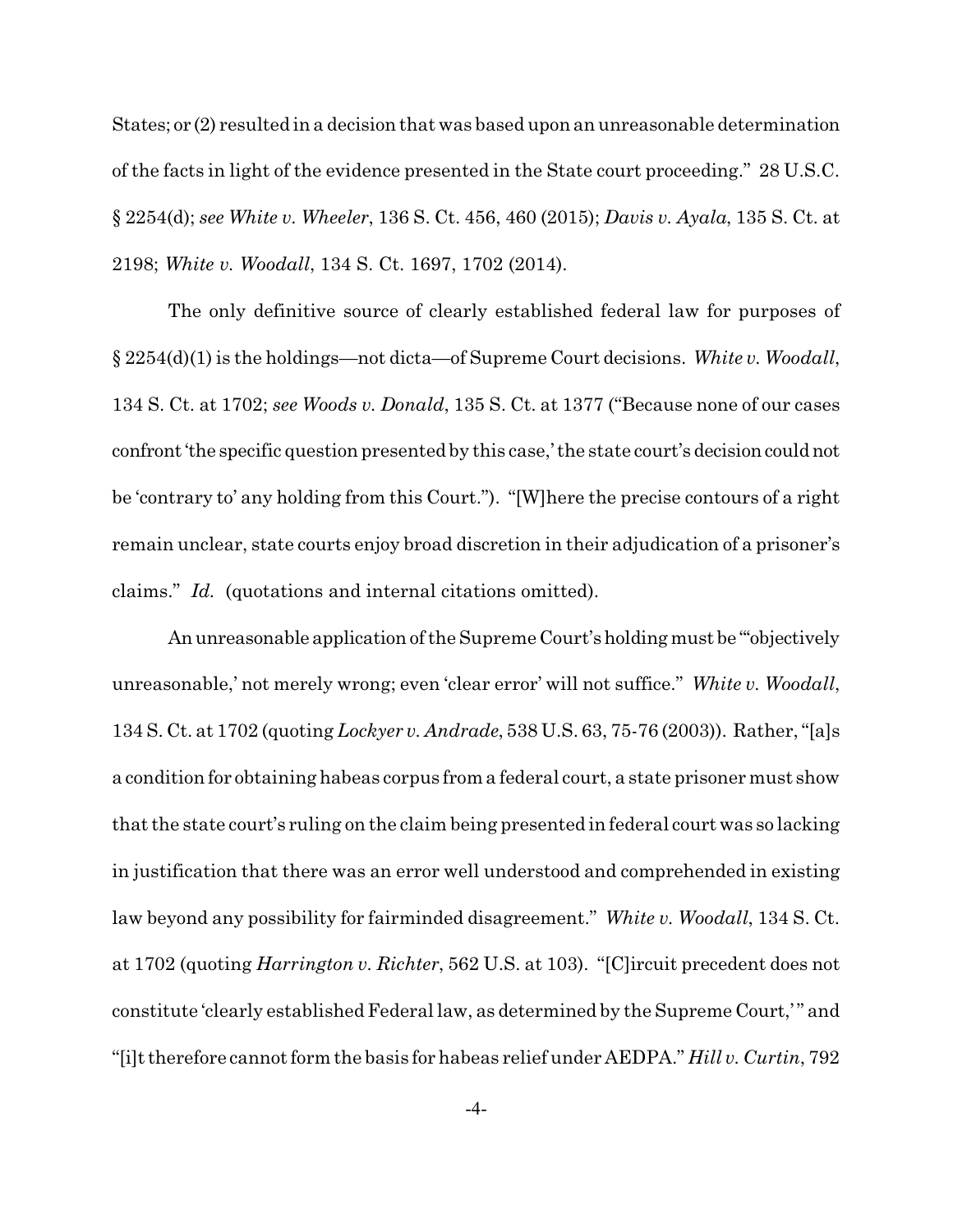F.3d 670, 677 (6th Cir. 2015) (quoting *Parker v. Matthews*, 132 S. Ct. at 2155); *see Glebe v. Frost*, 135 S. Ct. 429, 431 (2014) (*per curiam*) ("As we have repeatedly emphasized, [] circuit precedent does not constitute 'clearly established Federal law, as determined by the Supreme Court.'").

"[A] state-court factual determination is not unreasonable merely because the federal habeas court would have reached a different conclusion in the first instance." *Wood v. Allen*, 558 U.S. 290, 301 (2010). Section 2254 (d)(2) requires that this Court accord the state trial court substantial deference. If reasonable minds reviewing the record might disagree about the finding in question, on habeas review that does not suffice to supersede the trial court's determination. *Brumfield v. Cain*, 135 S. Ct. 2269, 2277 (2015); *Burt v. Titlow*, 134 S. Ct. 10, 15 (2013).

## **Findings of Fact**

#### **A. Circuit Court Proceedings**

On April 25, 2011, petitioner pleaded guilty in Ottawa County Circuit Court to arson of real property in violation of Mich. Comp. Laws § 750.73. (Plea Transcript (PT), ECF No. 10-2). The terms of the plea agreement were placed on the record. In exchange for his guilty plea to an arson that he committed on February 6, 2011, and the habitual offender charge, the prosecutor agreed not to charge petitioner with an additional arson committed on January 29, 2011. There was no agreement regarding petitioner's sentence. (PT, 1-5, PageID.197-200). The court expressly informed petitioner that as an habitual offender, he faced a maximum penalty of "15 years of incarceration" if he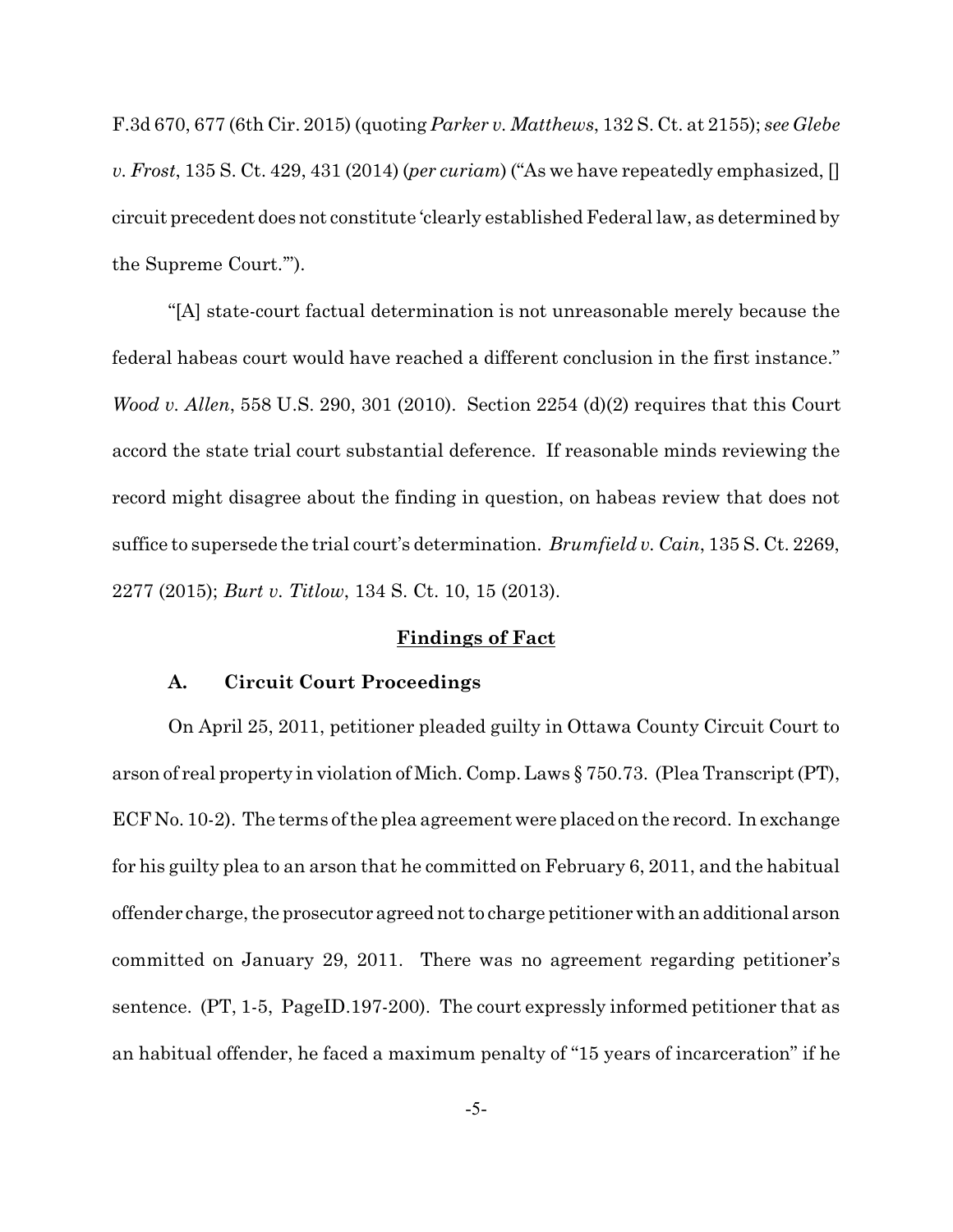entered a guilty plea. (PT, 3, PageID.198). Petitioner testified that he had reviewed his rights with his attorney and he had signed the Advice of Rights Form. He understood the rights that he would be giving up if he entered a guilty plea. Petitioner testified that he was pleading guilty because he was guilty. Petitioner then supplied the factual basis supporting his guilty plea and he conceded his prior felony conviction. (PT, 3-6, PageID.198-201). Judge Hulsing determined that there was an adequate factual basis to support the arson and habitual offender charges. He accepted petitioner's guilty plea because it was knowing and voluntary. (PT, 6, PageID.201).

On June 13, 2011, Judge Hulsing conducted a sentencing hearing. (Sentencing Transcript (ST), ECF No. 10-4). The presentence report was modified to reflect that petitioner had seven felony convictions and seven misdemeanor convictions. (ST, 2-3, 8, PageID.209-10, 215). Judge Hulsing found substantial and compelling reasons for an upward departure from Michigan's sentencing guidelines. (ST, 10-14, PageID.217- 21). He sentenced petitioner to 95 months to 180 months' imprisonment. ST, 14, PageID.221; Judgment of Sentence Commitment to Corrections Department, ECF No. 10-7, PageID.344).

### **B. Subsequent Proceedings**

On December 9, 2011, petitioner filed his delayed application for leave to appeal in the Michigan Court of Appeals which was limited to challenging the sentence imposed. (ECF No. 10-7, PageID.274-89). He was represented by appellate counsel. The court granted petitioner's application for leave to appeal his sentence. (*Id.* at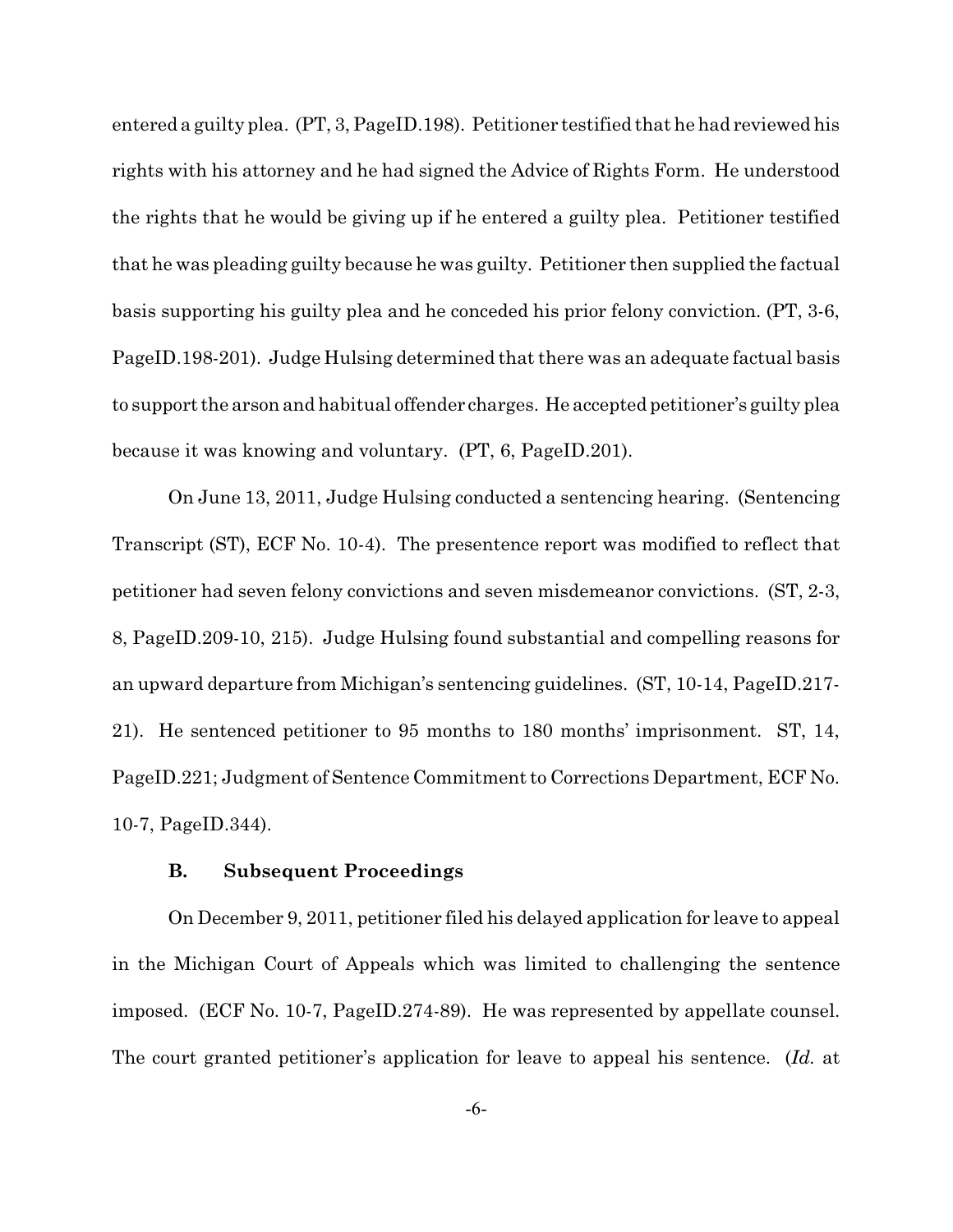PageID.269). On October 16, 2012, the Michigan Court of Appeals rejected petitioner's arguments and it affirmed petitioner's sentence. (*Id.* at PageID.269-71).

Petitioner sought leave to appeal to Michigan's highest court. (ECF No. 10-8, PageID.391-405). On April 1, 2013, the Michigan Supreme Court denied petitioner's application for leave to appeal because it was "not persuaded that the questions presented should be reviewed by [the] Court." (*Id.* at PageID.390).

On July 18, 2013, petitioner filed a motion for relief from judgment in Ottawa County Circuit Court. (ECF No. 10-5, PageID.225-48). On August 7, 2013, Judge Hulsing found that the issues raised by petitioner lacked merit and denied petitioner's motion for relief from judgment. (ECF No. 10-6, PageID.263-68). He noted that the MichiganCourt of Appeals had already rejected on direct appeal petitioner's claims that his sentence violated due process and constituted cruel and unusual punishment. (*Id.* at PageID.265). Judge Hulsing applied the standards of *Strickland v. Washington*, 446 U.S. 668 (1984) and rejected all petitioner's claims of ineffective assistance of trial and appellate counsel. He rejected petitioner's claims that his attorney had been ineffective at sentencing. The Court of Appeals had affirmed petitioner's sentence and his counsel was not ineffective for failure to raise petitioner's meritless challenge to his sentence. Appellate counsel had not been ineffective when she declined to raise petitioner's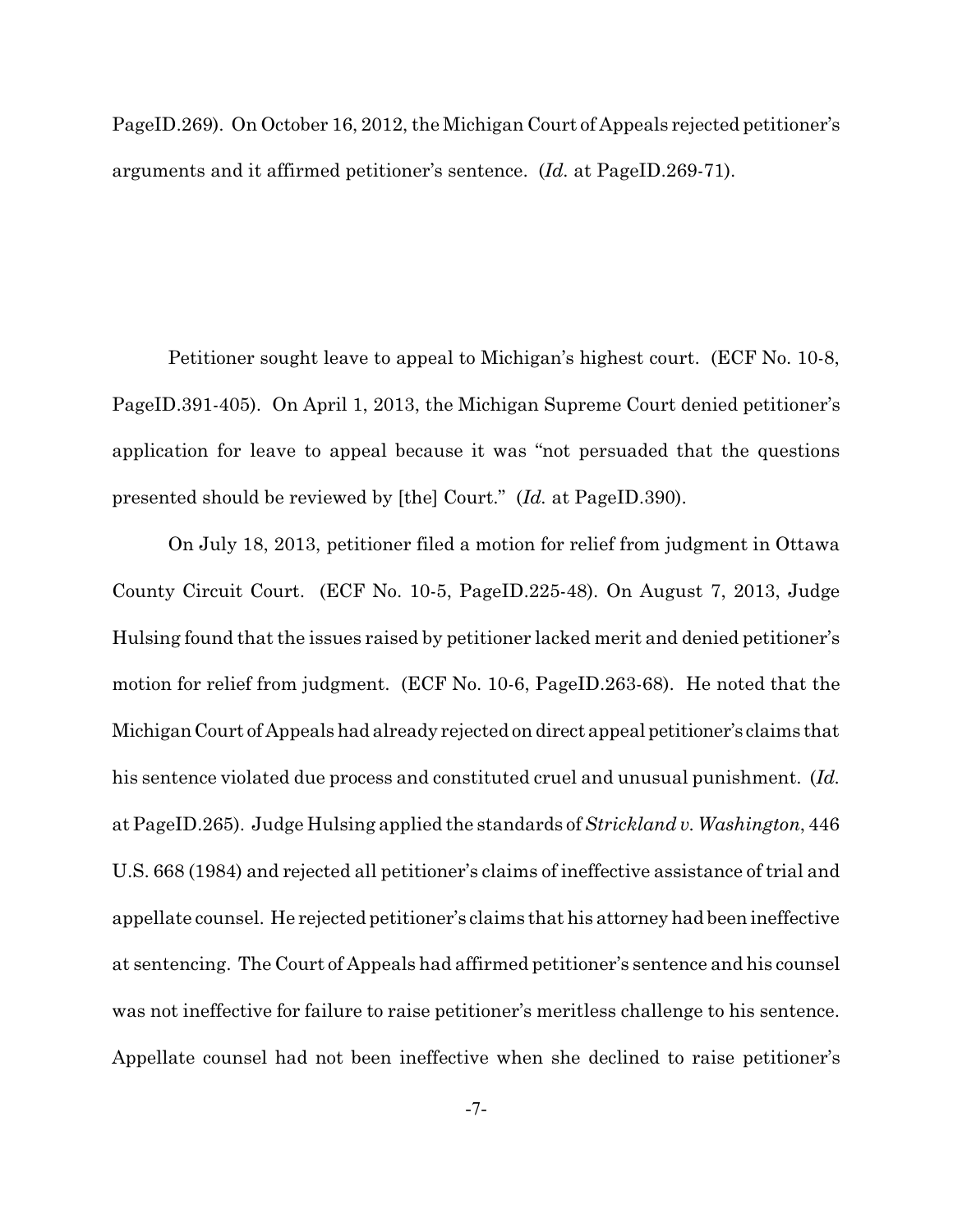meritless claims of ineffective assistance oftrial counsel. (ECF No. 10-6 at PageID.266- 67).

Petitioner filed a delayed application for leave to appeal in the Michigan Court of Appeals. (ECF No. 10-9,PageID.419-21). On December 20, 2013, the Michigan Court of Appeals denied petitioner's application because he "failed to meet the burden of establishing entitlement to relief under MCR 6.508(D)." (ECF No. 10-9, PageID.418). On January 29, 2014, petitioner filed an application for leave to appeal in the Michigan Supreme Court. (ECF No. 10-10, PageID.546). On September 5, 2014, Michigan's highest court denied petitioner's application for leave to appeal because petitioner "failed to meet the burden of establishing entitlement to relief under MCR 6.508(D)." (ECF No. 10-10, PageID.459).

On June 30, 2015, petitioner filed his habeas corpus petition.<sup>1</sup> (ECF No. 1). On August 13, 2015, the Court ordered petitioner to file an amended petition on the required form. (ECF No. 3). On September 8, 2015, petitioner deposited his amended

<sup>&</sup>lt;sup>1</sup>The June 30, 2015, filing date gives petitioner the benefit of the "mailbox rule" based on the date petitioner signed his habeas corpus petition. (ECF No. 1, PageID.5). This date is well before August 18, 2015, petitioner's deadline for filing his habeas corpus petition under 28 U.S.C. § 2244(d). The petition was timely and it included all three grounds at issue. (ECF No. 1, PageID.3-4).

On August 13, 2015, the Court ordered petitioner to file an amended petition on the required form on or before September 10, 2015. (ECF No. 3, PageID.96). Petitioner complied with the Court's order. (ECF No. 4, PageID.108). The Court's order was not a trap for the *pro se* petitioner. The relevant date is the June 30, 2015, filing date, not the "September 2, 2015," date argued by respondent. (ECF No. 9, PageID.123). An order will enter denying respondent's motion seeking dismissal of the petition on the ground that it is barred by the statute of limitations.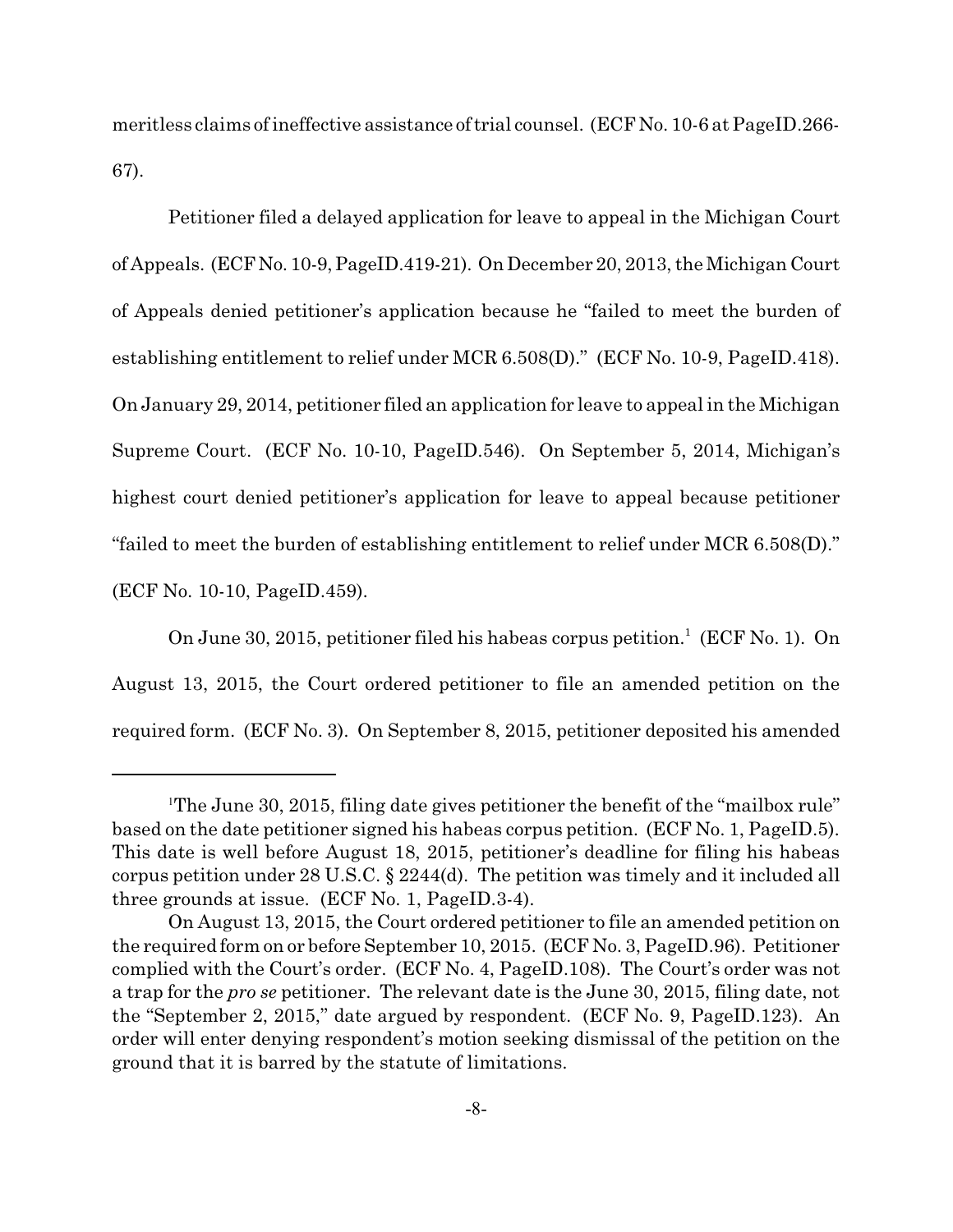petition in the prison's mail system (ECF No. 4, PageID.108; ECF No. 5, PageID.109) and his amended pleading is deemed filed as of that date.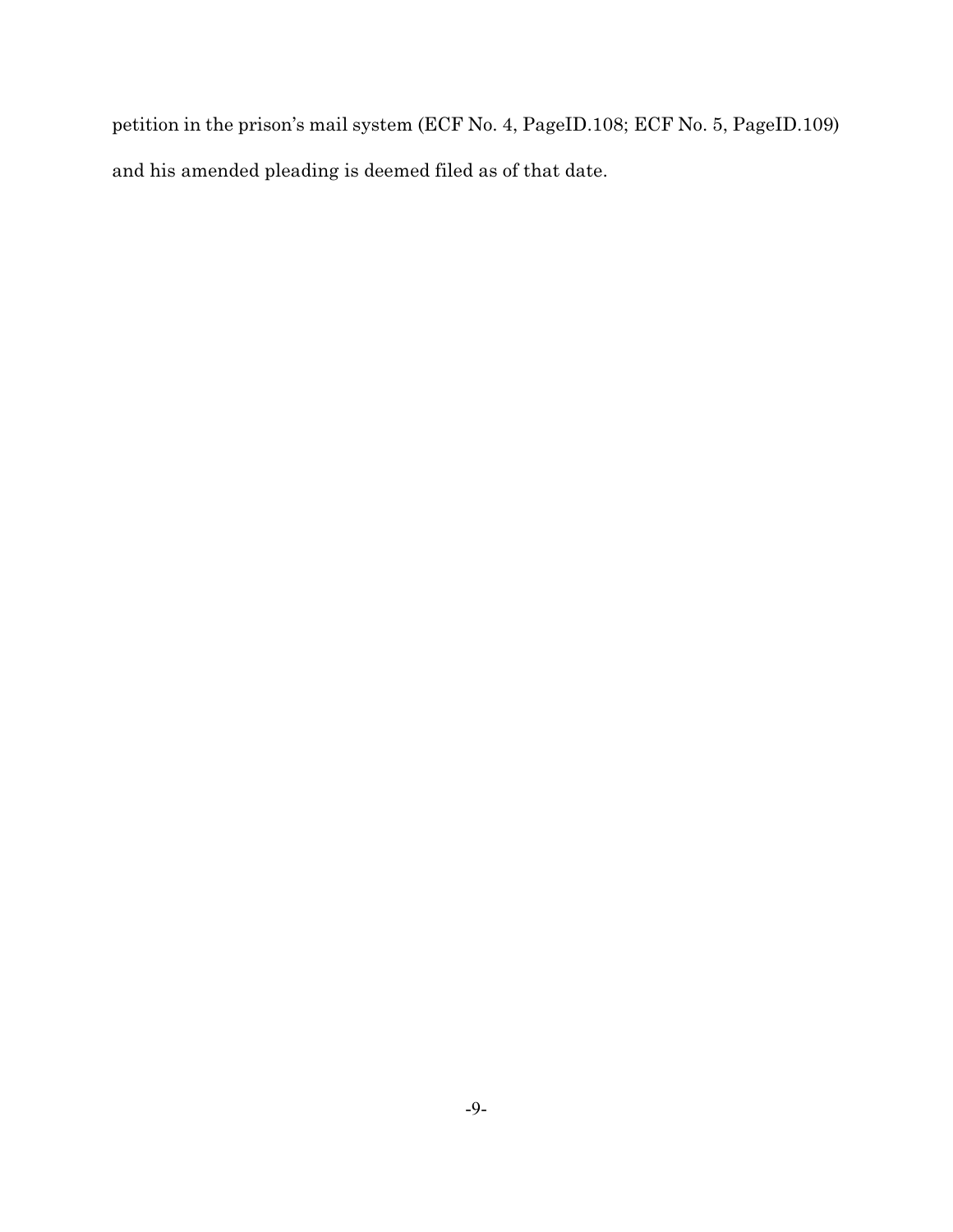#### **Discussion**

#### **I. Sixth Amendment**

#### A. Trial Counsel

In Ground I, petitioner claims ineffective assistance of trial counsel. (Petition at 4, ECF No. 4, PageID.101; *see also* Petitioner's Brief at 10-21, ECF No. 2, PageID.22- 33).

In *Strickland v. Washington*, 466 U.S. 668 (1984), the Supreme Court established a two-prong test by which to evaluate claims of ineffective assistance of counsel. To establish a claim of ineffective assistance of counsel, the petitioner must prove: (1) that counsel's performance fell below an objective standard of reasonableness; and (2) that counsel's deficient performance prejudiced the defendant resulting in an unreliable or fundamentally unfair outcome. A court considering a claim of ineffective assistance must "indulge a strong presumption that counsel's conduct falls within the wide range of reasonable professional assistance." *Id.* at 689. Petitioner bears the burden of overcoming the presumption that the challenged action might be considered sound trial strategy. *Id.* (citing *Michel v. Louisiana*, 350 U.S. 91, 101 (1955)). On the prejudice prong, petitioner "must show there is a reasonable probability that, but for counsel's unprofessional errors, the result of the proceeding would have been different." *Strickland*, 466 U.S. at 694.

Because the trial court decided petitioner's claims of ineffective assistance of counsel on their merits, its decision must be afforded deference under AEDPA. *See Burt*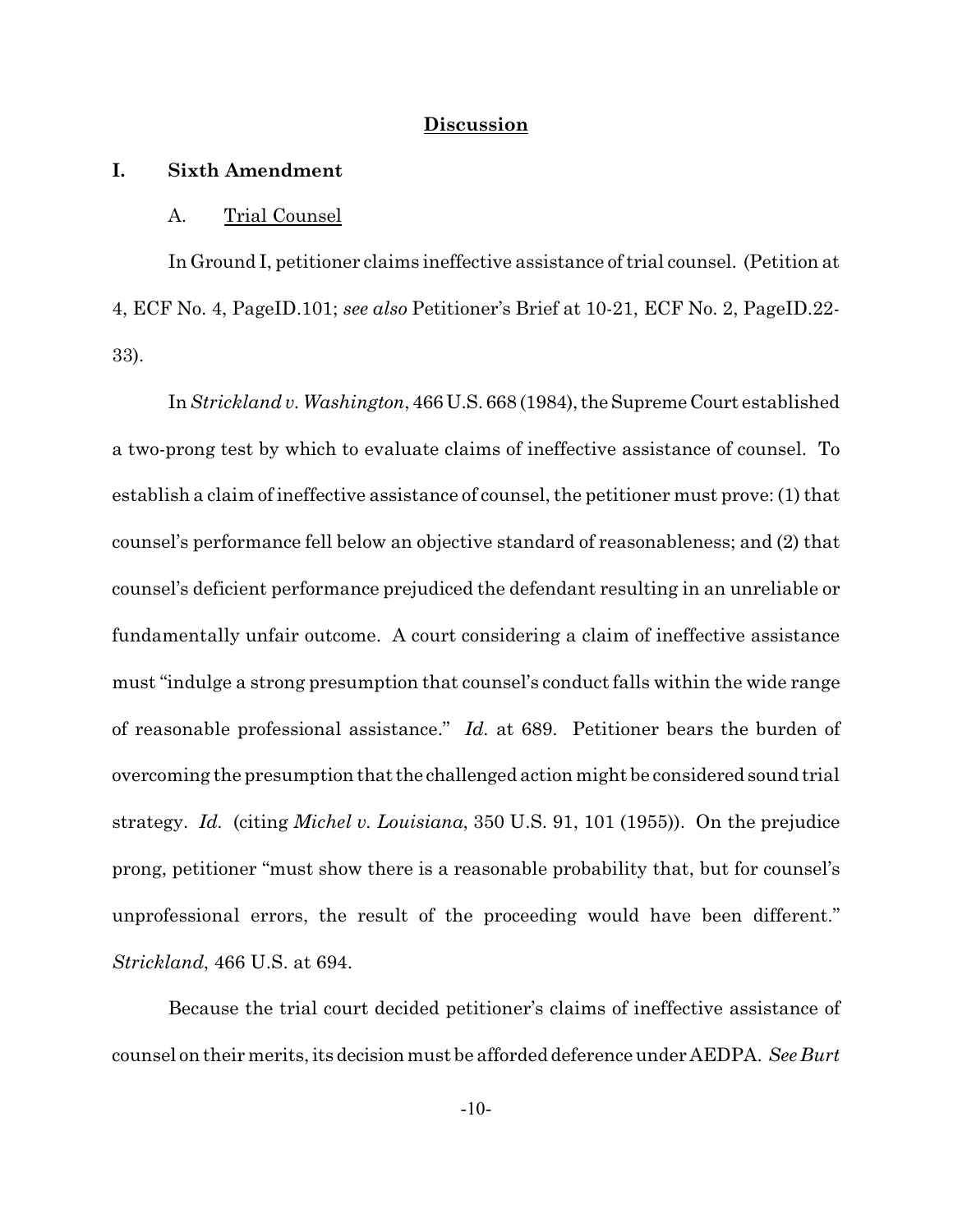*v. Titlow*, 134 S. Ct. 10, 15-16 (2013); *Harrington v. Richter*, 562 U.S. at 98-102. To receive habeas relief, petitioner must demonstrate that the state court's decision was contrary to, or represented an unreasonable application of, *Strickland v. Washington*. *See Bell v. Cone*, 535 U.S. 685, 698-99 (2002).

Hence, it is not enough to convince the federal habeas court that, in its independent judgment, the state-court decision applied *Strickland*incorrectly. Rather, petitioner must show that the state court "applied *Strickland* to the facts of his case in an objectively unreasonable manner." *Bell*, 535 U.S. at 699; *see Campbell v. Bradshaw*, 674 F.3d 578, 586-87 (6th Cir. 2012). This creates a "high burden" for petitioner. *See Carter v. Mitchell*, 443 F.3d 517, 525 (6th Cir. 2006); *see also Hodges v. Colson*, 727 F.3d 517, 534 (6th Cir. 2013). "[B]ecause the *Strickland* standard is a general standard, a state court has even more latitude to reasonably determine that a defendant has not satisfied that standard." *Knowles v. Mirzayance*, 556 U.S. 111, 123 (2009).

The Supreme Court has described this as "the doubly deferential judicial review that applies to a *Strickland*claim evaluated under the § 2254(d)(1) standard." *Knowles*, 556 U.S. at 123; *see Woods v. Donald*, 135 S. Ct. at 1375-77; *Yarborough v. Gentry*, 540 U.S. 1, 5-6 (2003) (*per curiam*). The question before the habeas court is "whether there is any reasonable argument that counsel satisfied *Strickland*'s deferential standard." *Premo v. Moore*, 562 U.S. 115, 123 (2011); *see McGowan v. Burt*, 788 F.3d 510, 515 (6th Cir. 2015). Petitioner must show that the state court's ruling on the claim being presented in federal court was "so lacking in justification that there was an error well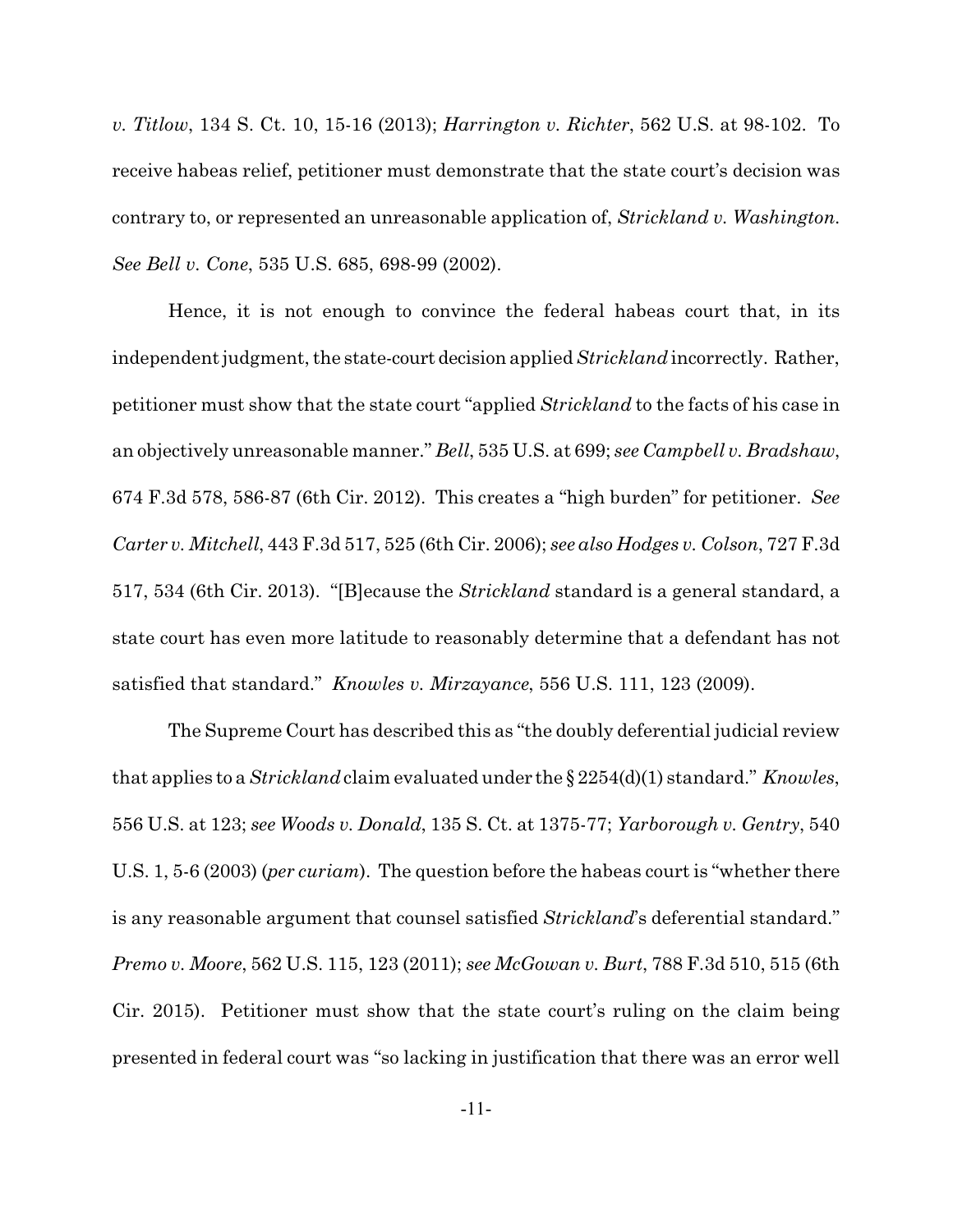understood and comprehended in existing law beyond any possibility for fairminded disagreement." *Woods v. Donald*, 135 S. Ct. at 1376 (quoting *Harrington v. Richter*, 562 U.S. at 103); *see also Woods v. Etherton*, 136 S. Ct. 1149, 1151 (2016) (*per curiam*).

Judge Hulsing rejected all petitioner's claims of ineffective assistance of counsel for lack of merit. (ECF No. 10-6, PageID.264-67). Petitioner's attorneywasnot required to make a frivolous or meritless arguments. The plea transcript established that petitioner had been informed of the fifteen-year maximum sentence, that there was no agreement regarding sentencing in his plea agreement, and that the only promises made to petitioner with regard to his plea were those set forth on the record during the plea hearing. The judge found that petitioner had not been promised a sentence of no more than  $28$  months.<sup>2</sup> (*Id.*).

The Court finds that petitioner has not shown that the state court decision rejecting his claims of ineffective assistance of trial counsel were "contrary to, or an unreasonable application of, clearly established Federal law, as determined by the Supreme Court of the United States" under the "doubly deferential" standardof review. 28 U.S.C. § 2254(d)(1).

<sup>2</sup>The judge's factual findings are entitled to a presumption of correctness. 28 U.S.C. § 2254(e)(1). Petitioner has not carried his burden of rebutting the presumption of correctness by clear and convincing evidence. *Id.*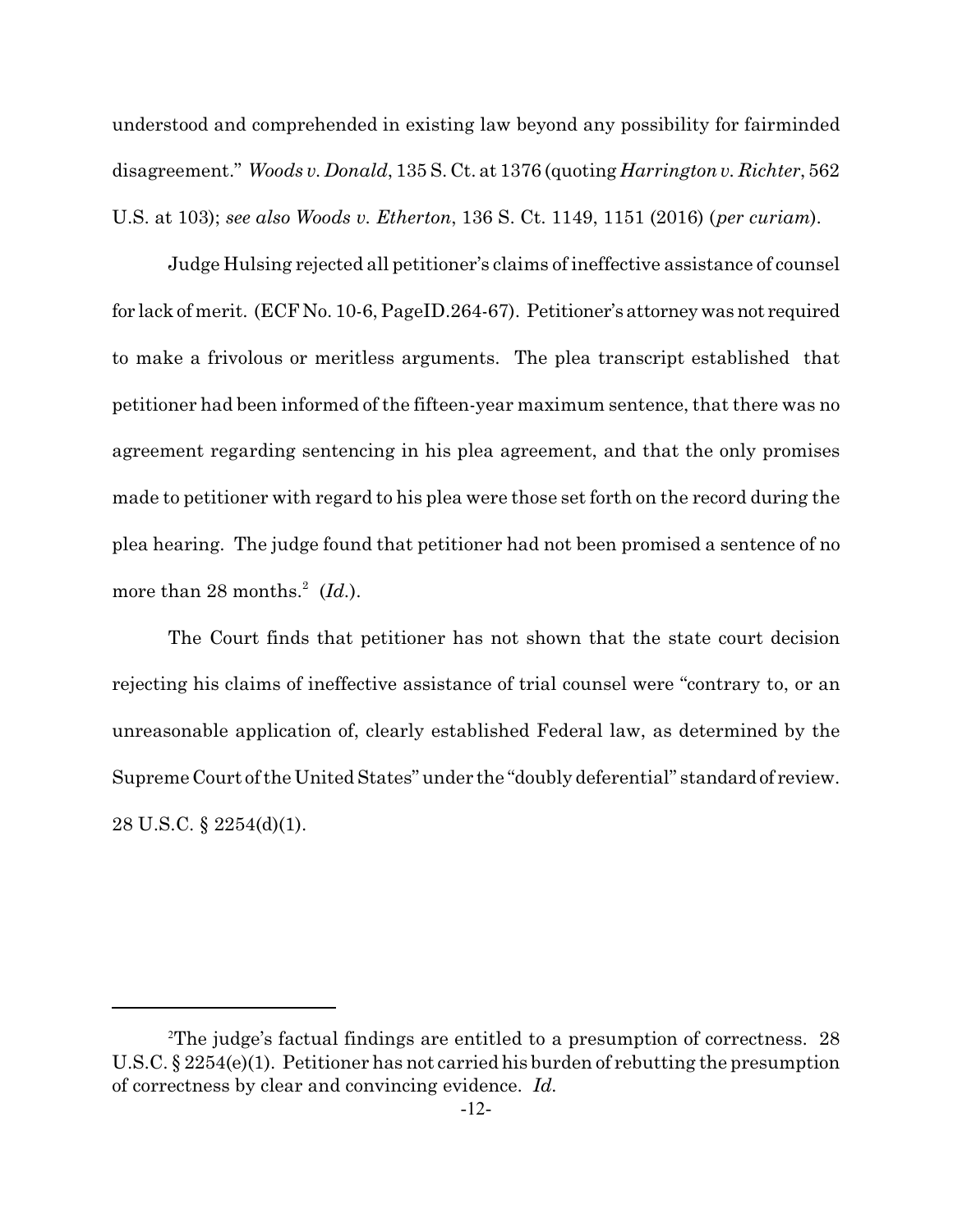#### B. Appellate Counsel

In Ground II, petitioner argues that his appellate counsel was ineffective when he failed to raise the issues that petitioner later raised in his motion for relief from judgment. (Amended Petition, 6, ECF No. 4, PageID.103; *see also* Petitioner's Brief, 21-25, ECF No. 2, PageID.33-37).

Claims of ineffective assistance of appellate counsel are measured under the *Strickland* standards. *See Evitts v. Lucey*, 469 U.S. 387 (1985). Appellate counsel acts within the fair range of professional assistance when counsel choosesnot to assert weak or unsupported issues on appeal. *See Smith v. Murray*, 477 U.S. 527, 536 (1986). Tactical choices regarding issues on appeal are properly left to the sound judgment of counsel. *See United States v. Perry*, 908 F.2d 56, 59 (6th Cir. 1990). " 'Winnowing out weaker arguments on appeal and focusing on' those more likely to prevail, far from being evidence of incompetence, is the hallmark of appellate advocacy." *Smith v. Murray*, 477 U.S. at 536 (quoting *Jones v. Barnes*, 463 U.S. at 751-52). Where appellate counsel is charged with ineffectiveness for failure to raise a particular claim, "it is difficult to demonstrate that counsel was incompetent." *Smith v. Robbins*, 528 U.S. 259, 288 (2000). To overcome the presumption of competence of appellate counsel in these circumstances, petitioner must show that the omitted issues were "clearly stronger" than those counsel chose to assert. *Id.*; *see Bourne v. Curtin*, 666 F.3d 411, 414 (6th Cir. 2012). Appellate counsel has no duty to raise meritless issues. *Evitts*, 469 U.S. at 394;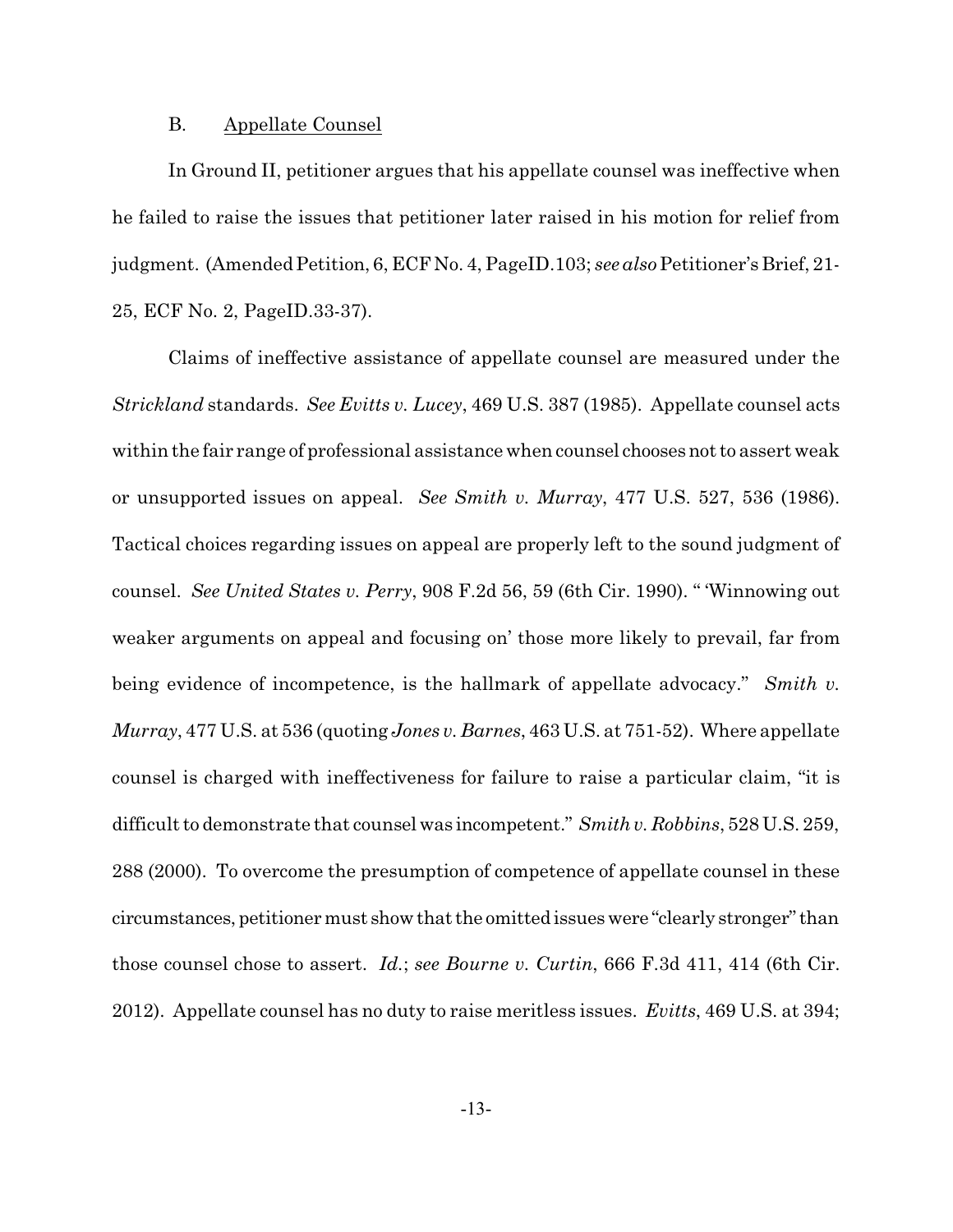*Jones v. Barnes*, 463 U.S. 745, 753-54 (1983); *Lewis v. Alexander*, 11 F.3d 1349, 1354 (6th Cir. 1993).

As for prejudice, the court focuses on whether "counsel's deficient performance renders the result of the trial unreliable or the proceeding fundamentally unfair," *Lockhart v. Fretwell*, 506 U.S. 364, 372 (1993), and the petitioner "must show there is a reasonable probability that, but for counsel's unprofessional errors, the result of the proceeding would have been different." *Strickland v. Washington*, 466 U.S. at 694. Consequently, counsel's failure to raise an issue onappealis ineffective assistance "only if there is a reasonable probability that inclusion of the issue would have changed the result of the appeal." *Howard v. Bouchard*, 405 F.3d 459, 485 (6th Cir. 2005).

The trial court found that appellate counsel did not render ineffective assistance when she declined to assert the meritless claims that petitioner raised in his motion for relief from judgment. Petitioner suffered no prejudice stemming from his appellate counsel's decision not to raise those arguments on direct appeal. (ECF No. 10-6, PageID.267).

The Court finds that the trial court's decision rejecting all petitioner's claims of ineffective assistance of counsel easily withstands scrutiny under the "doubly deferential" standard of review. *See* 28 U.S.C. § 2254(d)(1).

## **II. Sentencing Guidelines**

Ground III is petitioner's claim that the trial court "exceeded the statutorily mandated sentencing guidelines without substantial and compelling reasons justifying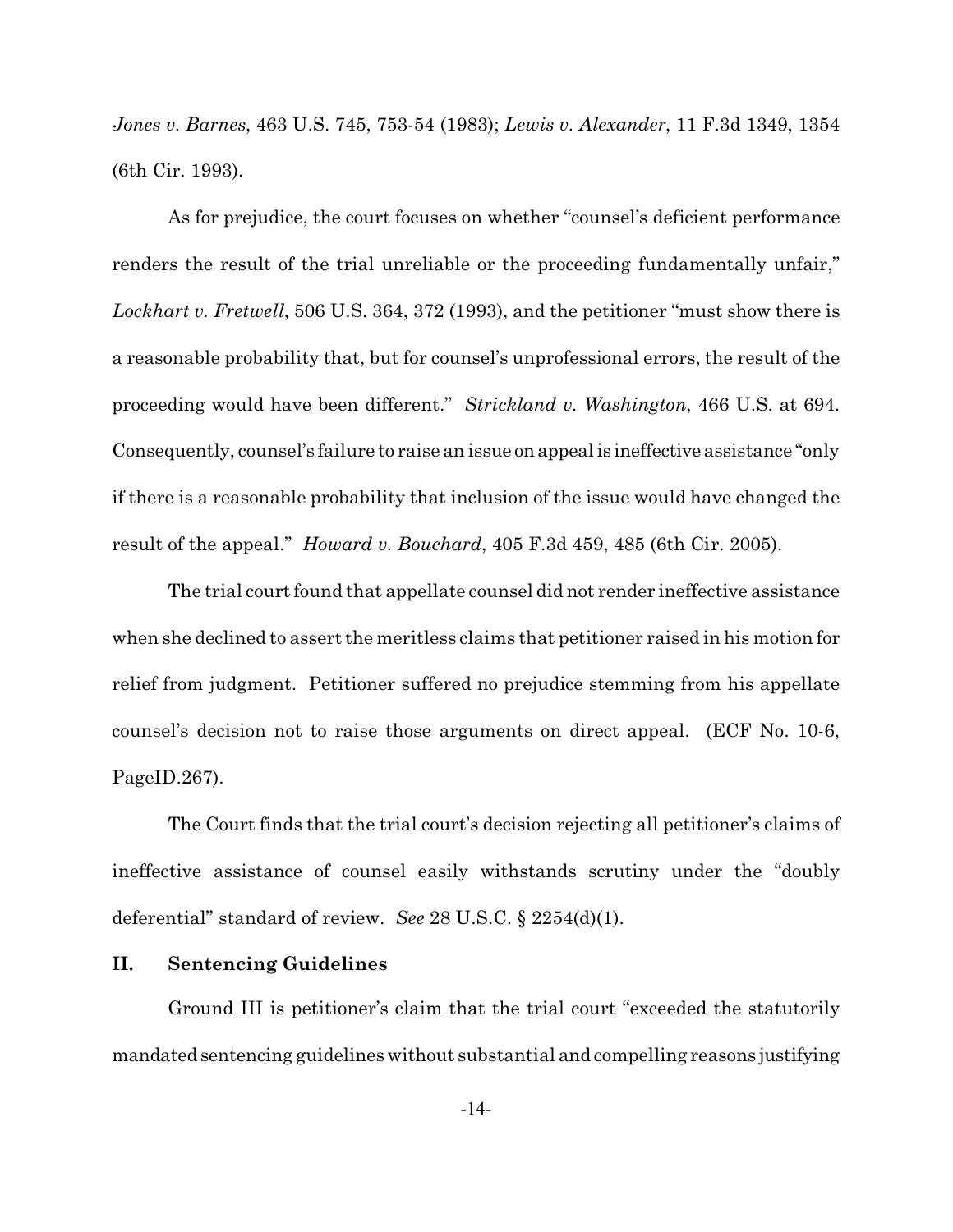the departure." (Amended Petition, 7, ECF No. 4, PageID.104; *see also* Petitioner's Brief, 25-29, ECF No. 2, PageID.37-41).

The Michigan Court of Appeals held that there were substantial and compelling reasons supporting the trial court's upward departure from Michigan's sentencing guidelines. (ECF No. 10-7, PageID.269-71). Petitioner's sentence did not exceed the statutory maximum. His challenge to the upward departure from the sentencing guidelines is not cognizable on federal habeas review because it is a state lawclaim. *See Howard v. White*, 76 F. App'x. 52, 53 (6th Cir. 2003); *Cooper v. Haas*, No. 16-10549, 2017 WL 467405, at \*13 (W.D. Mich. Feb. 3, 2017) (collecting cases); *see also Stav v. Palmer*, No. 1:13-cv-1185, 2017 WL 512697, at \*10 (W.D. Mich. Feb. 8, 2017).

While petitioner disputes the trial court's findings, he has offered nothing to show that they were materially false. Accordingly, he falls far short of establishing a due process violation under *Townsend v. Burke*, 334 U.S. 736, 741 (1948). *See Smith v. Berghuis*, No. 1:10-cv-774, 2016 WL 4472893, at \*13 (W.D. Mich. Aug. 25, 2016); *Cassarrubias v. Prelesnik*, No. 1:09-cv-1172, 2014WL1338172, at \*10 (W. D Mich. Mar. 31, 2014). Further, petitioner has not addressed, much less satisfied, his burden under 28 U.S.C. § 2254(d).

#### **III. Certificate of Appealability**

Under 28 U.S.C. § 2253(c)(2), the Court must determine whether a certificate of appealability should be granted. A certificate should issue if petitioner has